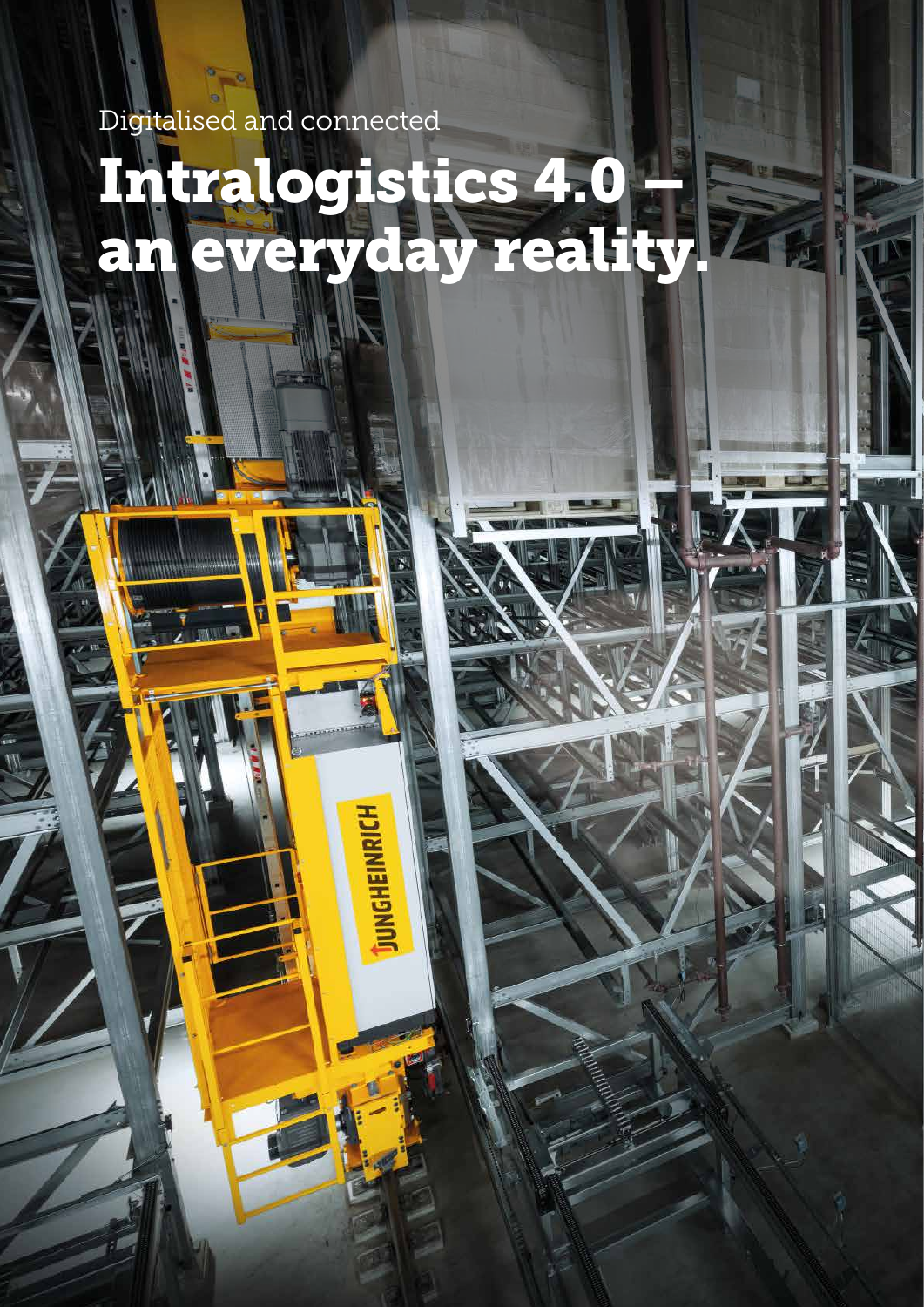

Where are intralogistics headed in an age of digitalisation and connectivity? We spoke with Hermann Ammermann, Head of Logistics Systems at Bensheim, Germany, about adding value for customers by offering increasingly customised, end-to-end solutions.

Hermann Ammermann, if a company wants to digitalise its logistics and logistics processes, demand for a major system solution will not be far off. Drawing on major suppliers like Jungheinrich, however, sounds like a costly exercise. Honestly speaking, can the job not be done just as well by a local system supplier? It's always possible to think on a larger scale later.

Major doesn't imply expensive, any more than small implies cheap. Ultimately, the question is to find the solution that is the most economical for the customer in the longer term. Besides actual performance and the cost of the initial investment, this includes the ability of the software to respond economically to changes and upgrades. And it's also essential to have professional customer service in place to ensure the solution remains available. I believe that we at Jungheinrich are extremely competitive in all of the above aspects.



Hermann Ammermann is Head of Logistics Systems Bensheim, Germany. The 35-year-old has worked in various staff and management positions in the intralogistics industry for more than ten years.

# Everyone's talking about Industrie 4.0, digitalisation and connectivity. Is this the future that is already taking shape in the world of intralogistics?

Digitalisation and connectivity are not only the future, but have long been reality in many areas of intralogistics. I'm thinking of the paperless office, for example, which is still a genuine challenge for many of us in our day-to-day work. At the same time, the paperless warehouse can already be implemented without difficulty, and is meeting with widespread acceptance. The needs of the players are the determining factor. These needs, in turn, are derived directly from market requirements. Ultimately, digitalisation and system networking are not an end in themselves, or a case of following a trend. The key element is always the specific customer benefit, and that is the aspect we focus on here at Jungheinrich. Digitalisation and connectivity have been an everyday reality for us for some time now.

# Where do you see Jungheinrich's strengths when it comes to digitalisation and connectivity?

We always look at the big picture. That applies to products as well as systems and processes. We do not leave customers alone with the planned solution, but ensure professional support throughout the entire lifecycle. Having both the hardware and the software in our portfolio proves a clear advantage in this regard. The expertise our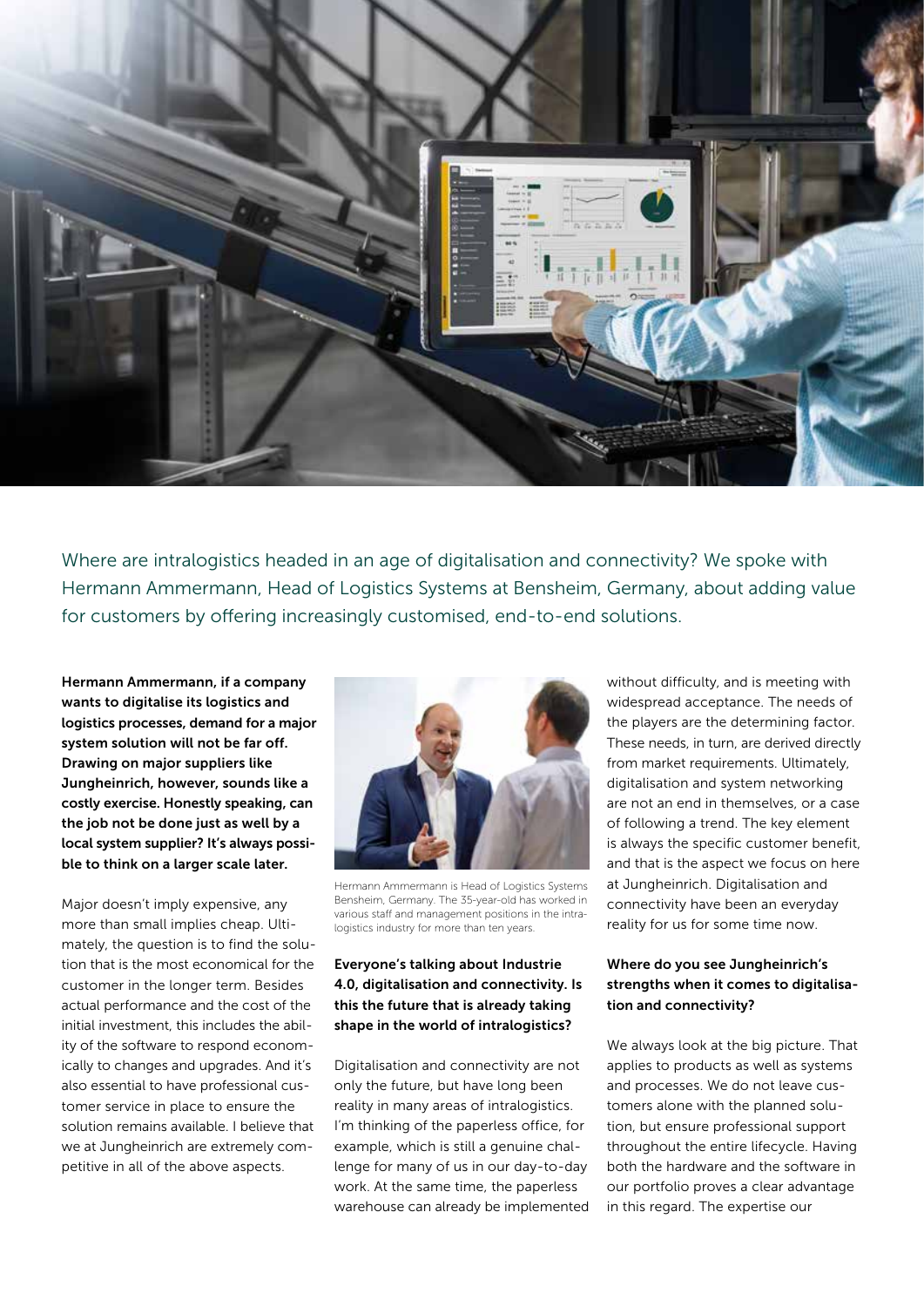employees have built up also plays an important role. We deal quite specifically with our customers' processes, and engage in in-depth dialogue with them. By combining product knowhow and targeted process expertise in this way, we can offer customers clear added value in terms of optimising their processes, along with associated digitalisation and connectivity services.

# What role do the individual products play in implementing comprehensive systems?

When it comes to system implementation, the product initially takes a back seat. The most important thing is to represent, guide and control the processes. Making the best technology available will always be a basic prerequisite, whether for vehicles or for warehouse facilities. But in this case, comprehensive intralogistics skills are much more important when it comes to structuring comprehensive systems. This, in turn, is based on a clear understanding of the process, and thus on a

wealth of experience. And it's all the better if this is combined with an excellent product portfolio.

## Jungheinrich has an extensive product portfolio. How is it used to develop connected solutions for the customer?

There are always two dimensions to connectivity. The horizontal dimension, across the entire intralogistics process from incoming goods to dispatch. This is where our Jungheinrich WMS, a powerful Warehouse Management System, controls the entire intralogistics process chain. Then there is the vertical dimension. The interface software, the Jungheinrich Logistics Interface, is very important in this regard. As a link between software and hardware, it plays a vital role in increasing the performance and process quality of individual sub-systems in intralogistics. All this is individually configured to suit customers' needs. We can even structure the user interfaces in accordance with their instructions. The benefits are

tangible: for example, when integrating Jungheinrich warehouseNAVIGATION, the narrow-aisle warehouse navigation system, when using Automated Guided Vehicles, or for the smart operation of a mobile racking system.

Many technologies often have a very short "half-life" because of constant and rapid software changes. How does Jungheinrich deal with this, and what can customers count on in this regard?

The architecture of the software underpins the longevity of our solution. The Jungheinrich WMS is not a static, solitary, insular solution. Rather, it is constantly being refined, which means it is always ready for release, and is always forwards-compatible. As a result, we have many customers who have not only used our software for a long time to control their intralogistics processes; they also use it proactively to structure the ongoing and sometimes huge changes in their intralogistics, or the transition from manual to partly or even fully automated systems.



Fuelled by innovations, intralogistics will continue to develop rapidly and the momentum is sure to grow. Digitalisation and connectivity are definitely drivers, along with the demand for greater performance with maximum flexibility